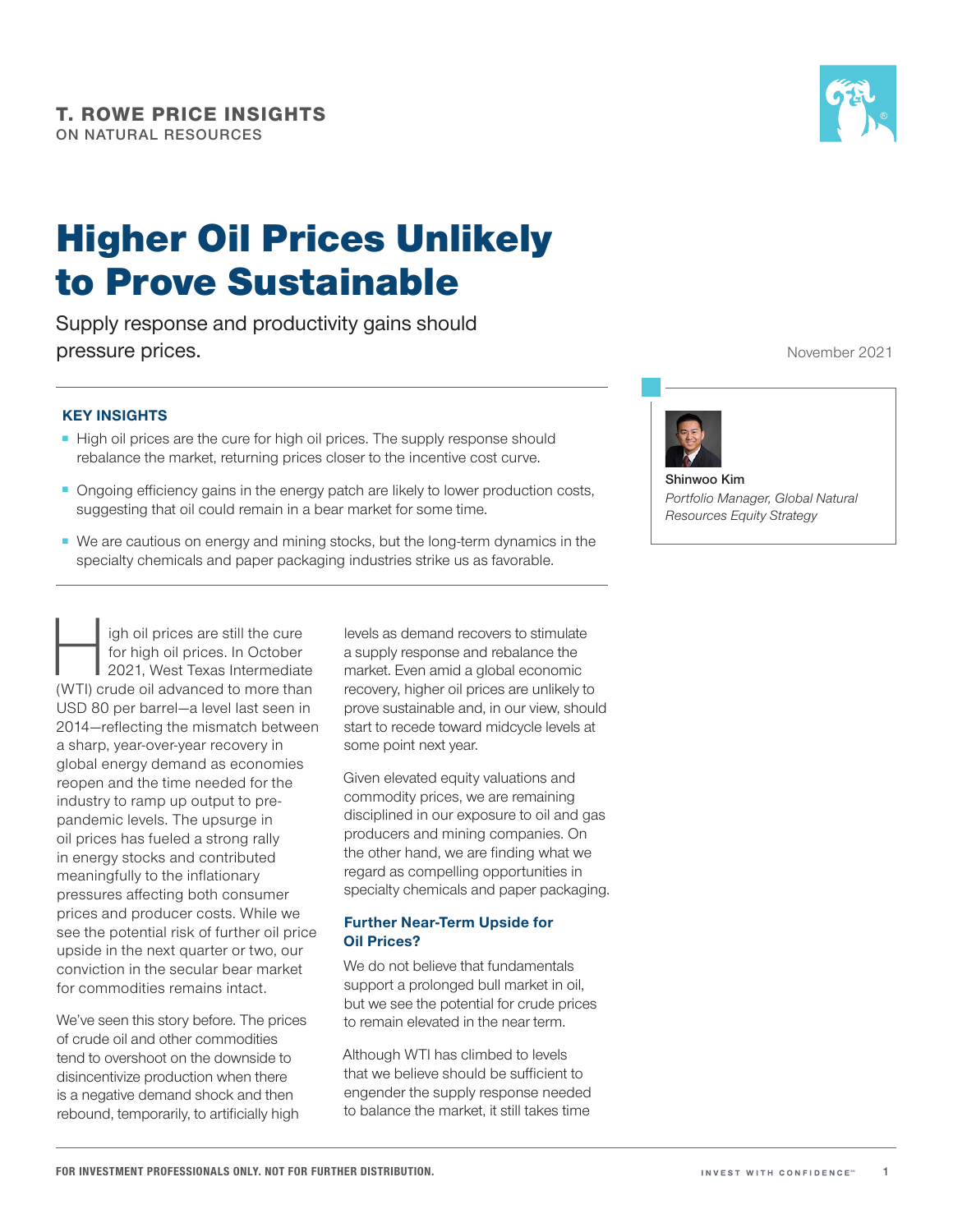We do not view the upsurge in Asian and European natural gas prices as a product of a structural change in this commodity market.

for energy producers to ramp up activity and output because of the coronavirus pandemic and the challenges of mobilizing people and equipment after suffering through two oil price collapses in the past five years.

At the same time, surging prices in international gas markets threaten to increase demand for crude oil as an alternative feedstock in electricity generation and industrial applications. Among other factors, we believe that this unusual strength reflects supply outages and increased competition from Asia and Latin America for liquefied natural gas (LNG) cargos. The international market could tighten further if cold temperatures in the Northern Hemisphere spur heating demand, a scenario that would likely propel natural gas prices even higher and increase the call on crude oil as a substitute thermal fuel.

We do not view the upsurge in Asian and European natural gas prices as a product of a structural change in this commodity market. As heating demand recedes in the spring and some of the temporary factors that have tightened the natural gas market start to alleviate, we would expect inventory levels to rebuild and prices to normalize, reducing crude oil's appeal as a replacement fuel.

#### Rebalancing After an Unprecedented Shock

The magnitude of the oil demand shock stemming from the coronavirus pandemic was unprecedented and briefly plunged WTI prices to negative levels in April 2020—a clear signal that energy companies needed to curtail their output. This year, the recovery in oil production has lagged the sharp recovery in crude oil demand as economic activity has resumed, sending WTI prices to levels that should prompt the energy patch to accelerate drilling.

Some market participants have questioned whether the supply response will be enough. A narrative has emerged that U.S. shale players' capital discipline and potential disinvestment in oil and gas development because of environmental, social, and governance (ESG) concerns have contributed to and could sustain higher oil prices.

But evidence suggests that we are seeing the familiar pattern of oil prices and industry activity levels overshooting to the downside and then to the upside in response to an extreme market dislocation. Debt issuance and credit spreads indicate that high yield energy companies continue to enjoy access to the capital markets, despite the market's increased sensitivity to ESG factors (Figure 1). More importantly, the U.S. oil-directed rig count has increased at a similar pace

# Cost of Capital for High Yield U.S. Energy Producers Appears Favorable

(Fig. 1) Yield spreads vs. 10-Year U.S. Treasuries



September 30, 2016, to September 30, 2021.

Source: ICE BofA via data provided by FactSet Research Systems, Inc. All rights reserved. Data analysis by T. Rowe Price. (See Additional Disclosure.) <sup>1</sup> Energy E&P is oil and gas exploration and production company.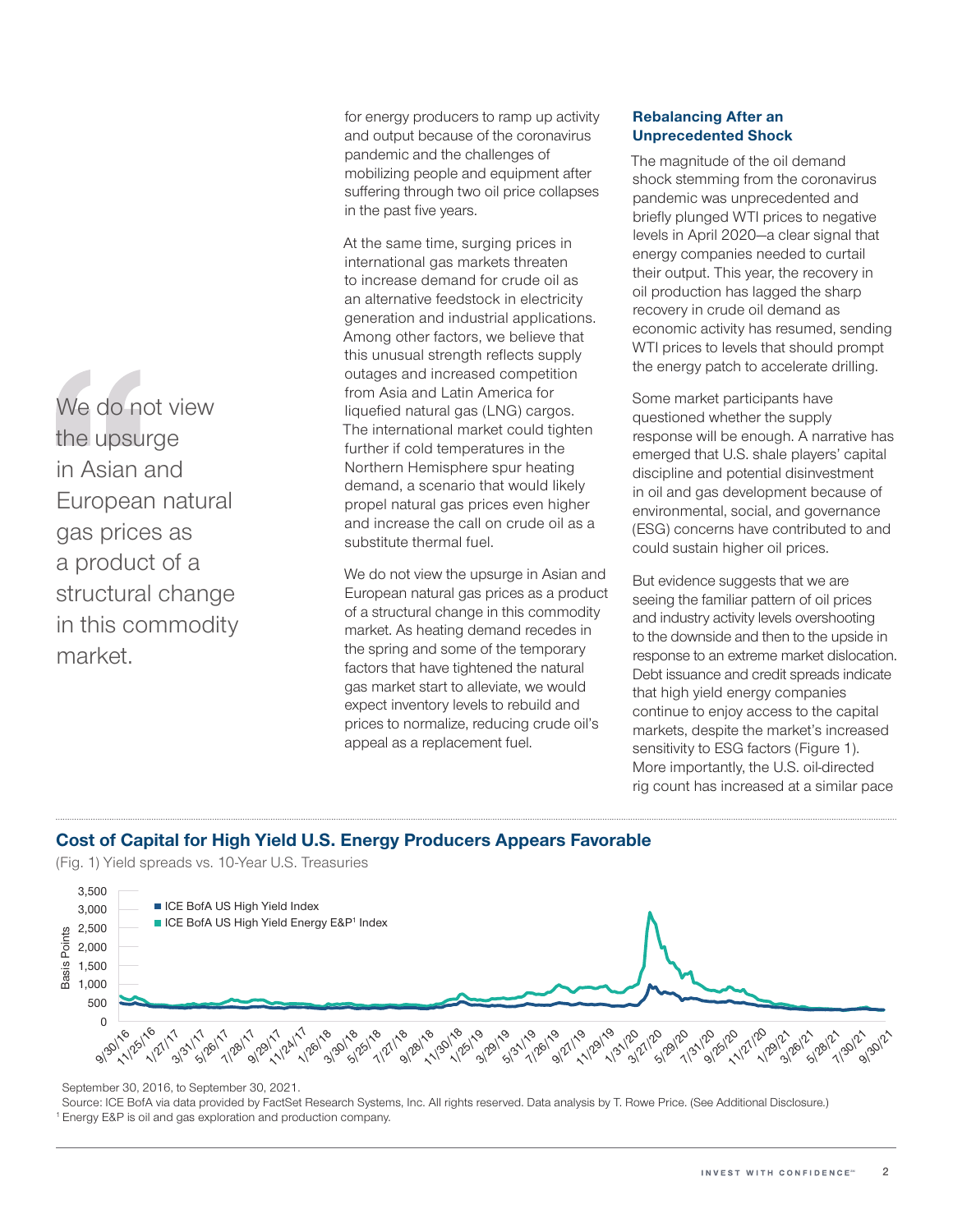# Pace of Rebound in U.S. Drilling Activity Resembles 2016–2017 Recovery

(Fig. 2) Change in U.S. oil-directed rig count (Index 100)



Source: Baker Hughes via data provided by FactSet Research Systems, Inc. All rights reserved. Data analysis by T. Rowe Price.

off the bottom as in 2016 and 2017 (Figure 2), when drilling activity began to rebound from a downcycle driven by surging hydrocarbon output from shale and OPEC's decision not to cut supply.

Admittedly, the recent recovery in the U.S. oil-directed rig count has occurred from a lower base. However, we believe that the market does not fully appreciate the massive strides that the industry has made in producing more oil and gas with fewer rigs over the past three years. In our view, the U.S. oil-directed rig count has already recovered to levels that, eventually, should generate at least the incremental output needed to fill the gap created by typical demand growth and the base decline rate in production from existing wells.

#### More Pain From Productivity Gains

Looking beyond the rebalancing process that should take place as the industry steps up drilling and well completion in response to higher prices, we see the potential for ongoing productivity gains to continue to pressure the cost curve for oil and, accordingly, higher-cost operators' profit margins on invested capital.

Going forward, the pace of efficiency gains in U.S. shale may slow from the rapid rates experienced over the past seven to 10 years. However, there is

likely still significant room for progress. Rig productivity in the Permian Basin, an area in West Texas and New Mexico that we believe contains some of the best reservoir rock in the U.S. onshore market, eventually should catch up with operations in the Bakken region, an area predominantly in North Dakota that is further along in its development cycle (Figure 3). We also continue to monitor leading upstream operators' efforts to improve overall resource recovery rates from shale formations—currently estimated at 7% to 8% of oil in place through various innovations that would boost reservoir pressures.

And the potential productivity gains aren't restricted to U.S. shale. The costs associated with offshore and deep-water oil and gas production also have come down significantly. Factors at play include an increasing emphasis on opportunities that tie in to existing infrastructure, a focus on new developments that target high-quality reserves without taking on too much engineering complexity, and material deflation in service and equipment costs.

### Pockets of Potential Opportunity

The combination of what we regard as elevated valuations and commodity prices in the context of a longer-term bear market creates, in our view, an

...we believe that the market does not fully appreciate the massive strides that the industry has made in producing more oil and gas with fewer rigs over the past three years.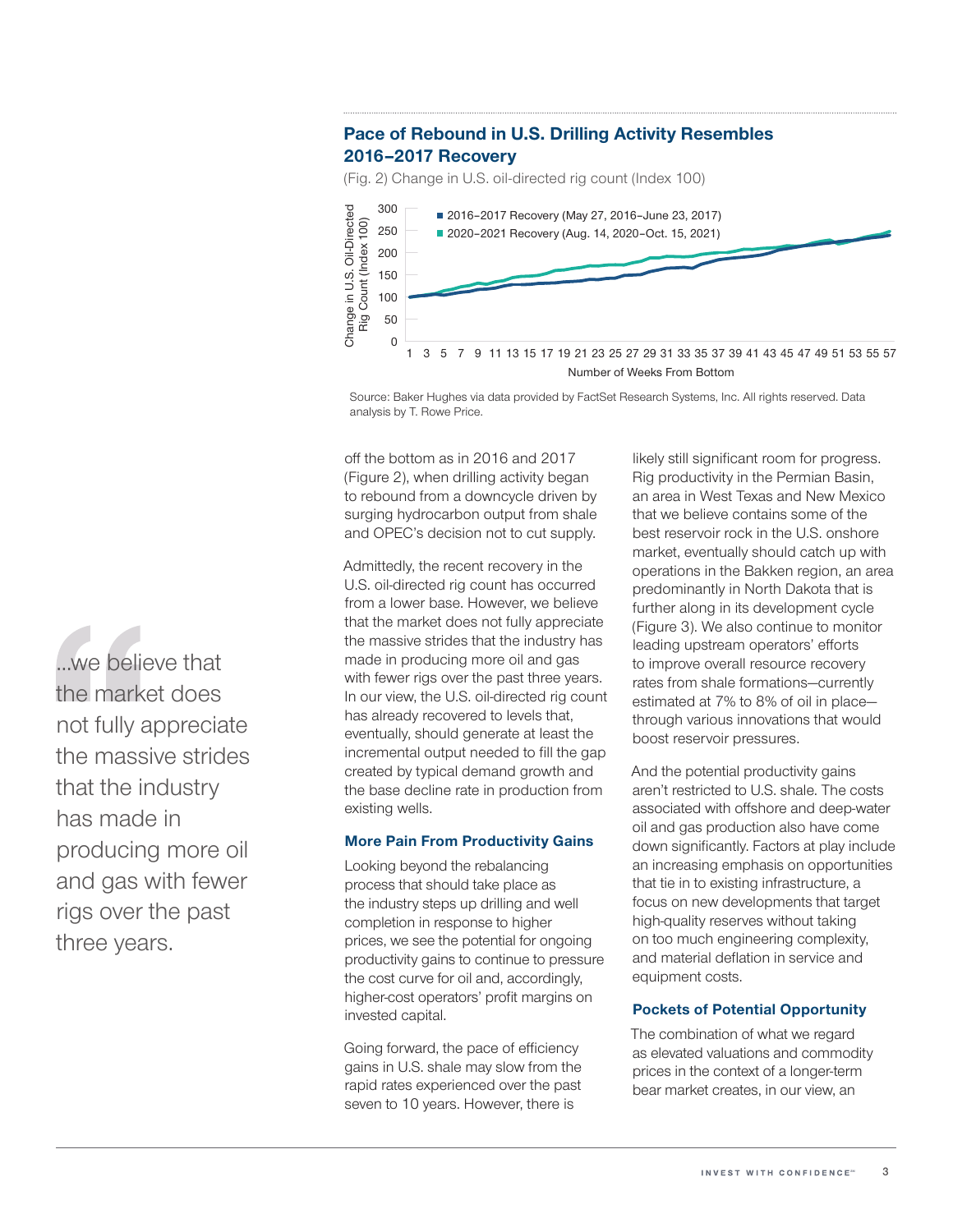## A Preview of Potential Rig Productivity Gains to Come?

(Fig. 3) Oil output per drilling rig, Bakken vs. Permian Basin\*



January 2007 to September 2021.

Source: U.S. Energy Information Administration (October 18, 2021).

\*The Bakken is an oil-producing region predominantly in North Dakota that is further along in its development life cycle than the Permian Basin, an area in West Texas and New Mexico. Note that extreme oil supply and demand shocks, such as the ones experienced in 2016 and 2020, can distort drilling efficiency metrics because of the consequent drawdown in the active rig count and, then, during the initial stages of the recovery phase, the completion of backlogs of drilled but uncompleted wells, leading to increased production at a lower rig count. We believe that oil and gas producers should retain some of the incremental efficiency gains that occurred during the downturn, as in 2016.

Specialty chemicals is one area that we like, as we believe that the industry should benefit over the long term from lower commodity prices.

unfavorable risk/reward setup for many of the higher-beta segments in the natural resource universe. Accordingly, we remain selective in our energy and mining investments. In keeping with our mandate, we aim to maintain a philosophically appropriate level of risk-adjusted exposure to these commodity-sensitive industries through valuation discipline and a focus on what we regard as the highest-quality names.

Specialty chemicals is one area that we like, as we believe that the industry should benefit over the long term from lower commodity prices. The setup in companies that focus on paints and other coating products strikes us as potentially attractive. Historically, the best of these firms have been able to protect margins by passing along rising input costs to customers and then retained a portion of these pricing gains when oil prices eventually recede.

We also prefer investments in industries in which a rising incentive cost curve can pull commodity prices higher, potentially improving producers' profit margins. For example, over the next three to five years, we expect demand growth related to online shopping and the increasing substitution of paper for plastic packaging to be a tailwind for containerboard producers. In contrast to the energy sector, we see the potential for the cost of adding incremental capacity to rise in the coming years, in part, because the number of existing paper plants that could be converted inexpensively to producing cardboard has dwindled. This scenario of increasing demand and, critically, rising cost curves on the supply side should support higher containerboard prices and, in our view, potentially higher profit margins for the industry's leading players.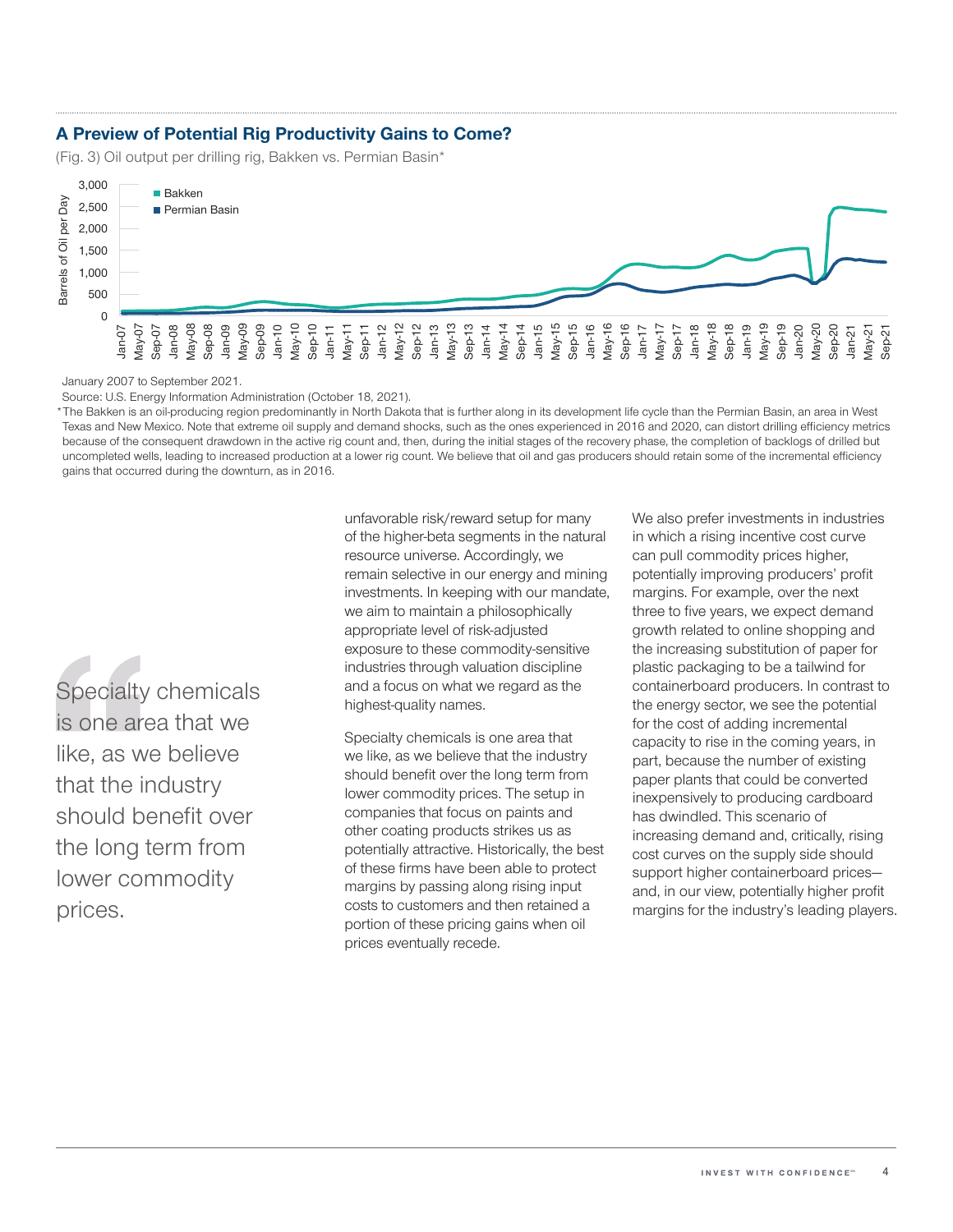#### WHAT WE'RE WATCHING NEXT

We are believers in the longer-term transition from fossil fuels to renewable energy. In our view, the market does not fully appreciate the potential for durable growth in utilities' rate bases and cash flows as they add wind and solar power capacity, reinforce critical infrastructure against extreme weather, and upgrade the grid to support increasing adoption of clean energy and electric vehicles. We're also keeping a close eye on emerging innovations and longer-duration trends in energy storage and transmission as we seek other businesses that might benefit from the rise of renewables.

Risks-the following risks are materially relevant to the portfolio:

Sector concentration risk—the performance of a portfolio that invests a large portion of its assets in a particular economic sector (or, for bond portfolios, a particular market segment), will be more strongly affected by events affecting that sector or segment of the fixed income market.

#### General Portfolio Risks

Capital risk—the value of your investment will vary and is not guaranteed. It will be affected by changes in the exchange rate between the base currency of the portfolio and the currency in which you subscribed, if different.

ESG and Sustainability risk—may result in a material negative impact on the value of an investment and performance of the portfolio.

Equity risk—in general, equities involve higher risks than bonds or money market instruments.

Geographic concentration risk—to the extent that a portfolio invests a large portion of its assets in a particular geographic area, its performance will be more strongly affected by events within that area.

Hedging risk—a portfolio's attempts to reduce or eliminate certain risks through hedging may not work as intended.

Investment portfolio risk—investing in portfolios involves certain risks an investor would not face if investing in markets directly.

Management risk—the investment manager or its designees may at times find their obligations to a portfolio to be in conflict with their obligations to other investment portfolios they manage (although in such cases, all portfolios will be dealt with equitably).

**Operational risk**—operational failures could lead to disruptions of portfolio operations or financial losses

#### Additional Disclosure

ICE Data Indices, LLC ("ICE DATA"), is used with permission. ICE DATA, ITS AFFILIATES AND THEIR RESPECTIVE THIRD-PARTY SUPPLIERS DISCLAIM ANY AND ALL WARRANTIES AND REPRESENTATIONS, EXPRESS AND/OR IMPLIED, INCLUDING ANY WARRANTIES OF MERCHANTABILITY OR FITNESS FOR A PARTICULAR PURPOSE OR USE, INCLUDING THE INDICES, INDEX DATA AND ANY DATA INCLUDED IN, RELATED TO, OR DERIVED THEREFROM. NEITHER ICE DATA, ITS AFFILIATES NOR THEIR RESPECTIVE THIRD-PARTY SUPPLIERS SHALL BE SUBJECT TO ANY DAMAGES OR LIABILITY WITH RESPECT TO THE ADEQUACY, ACCURACY, TIMELINESS OR COMPLETENESS OF THE INDICES OR THE INDEX DATA OR ANY COMPONENT THEREOF, AND THE INDICES AND INDEX DATA AND ALL COMPONENTS THEREOF ARE PROVIDED ON AN "AS IS" BASIS AND YOUR USE IS AT YOUR OWN RISK. ICE DATA, ITS AFFILIATES AND THEIR RESPECTIVE THIRD-PARTY SUPPLIERS DO NOT SPONSOR, ENDORSE, OR RECOMMEND T. ROWE PRICE OR ANY OF ITS PRODUCTS OR SERVICES.